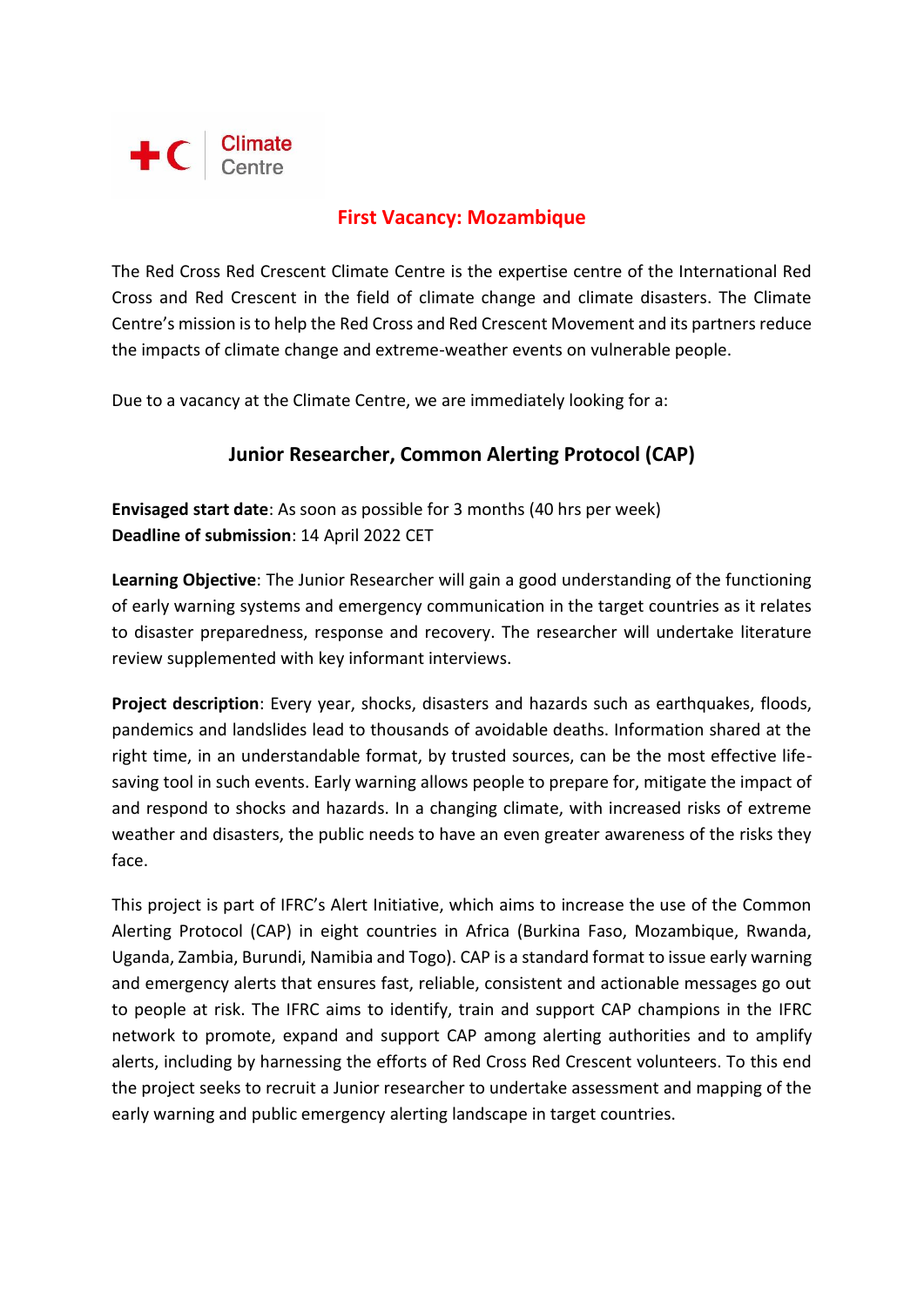**Objective**: This assessment will be conducted to better understand the national level alerting landscape in *Mozambique.*

Specifically, the assessment will have two objectives:

a. To identify opportunities to introduce or strengthen the use of the Common Alerting Protocol for public emergency alerting and early warning in-country.

b. To build a repository of information on the roles and responsibilities for public alerting at the national level.

c. To support preparation and organizing in-country workshops

This will include ministry mandates, existing alerting systems, distribution channels, general efficacy, gaps, etc. This information will be used by the project team to develop a tailored intervention strategy and road map for CAP adoption in each country. Key informants will include government agencies responsible for generation of early warning information and alerts , institutions and civil society organizations responsible for dissemination of alerts.

### **Timeline**

I.Literature review CAP in target countries

- II.Schedule and conduct Interviews in CAP countries
- III.Conduct analysis and write synthesis report
- IV.Workshop to disseminate results

# **REQUIREMENTS**

**Education:** The Junior Researcher must be enrolled in a master's programme for the entire duration of the placement.

### **Skills and abilities:**

- Excellent verbal and written communication skills in Portuguese and English
- Knowledge and interest of disaster risk management and climate risks
- Ability to write in a range of styles
- Excellent analytical skills
- Ability to schedule and conduct interviews
- Ability to coordinate with different stakeholders
- Ability to work well in an inter-cultural team
- Ability to work independently with a primarily remote-based team
- Takes initiative, demonstrates creativity, has a positive attitude and a high level of professionalism

**Location:** This is a home-based assignment.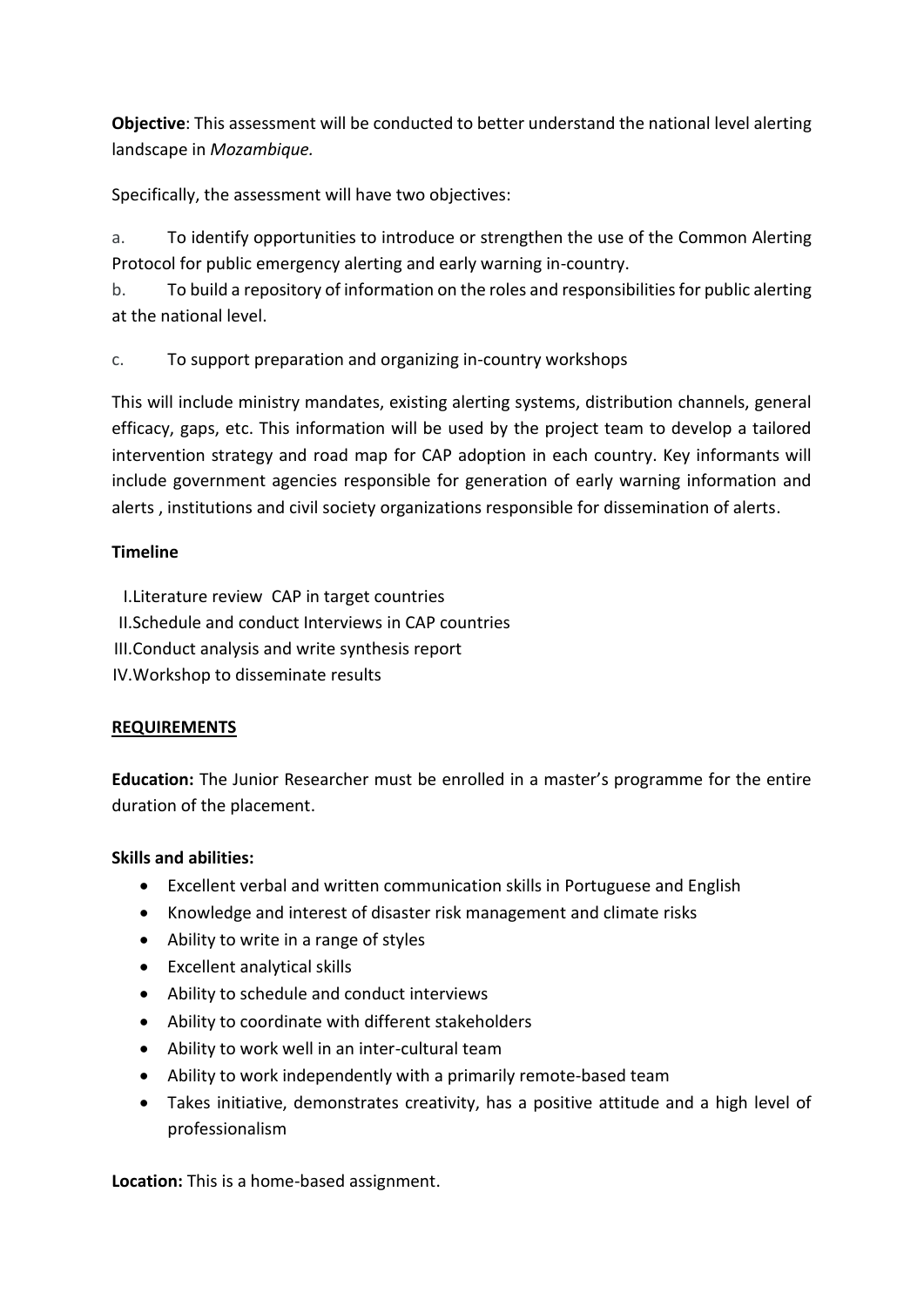**We Offer**: Three months of placement with a possible stipend per month

**How to apply**: We would like to receive your application (in English) by applying through our [online form.](https://forms.office.com/pages/responsepage.aspx?id=kJer0-Jq2EuqXgKGRIPnxyWATixdyg9CtkzuQuPTuCNUNVQ2N0FQTjVVRlhESUw2STBQVE1IRFdaMS4u) Please put "008" before your name (e.g. *008 Mary Juan*). Please note that due to the expected number of applications we will only contact you if you have been successful in your application.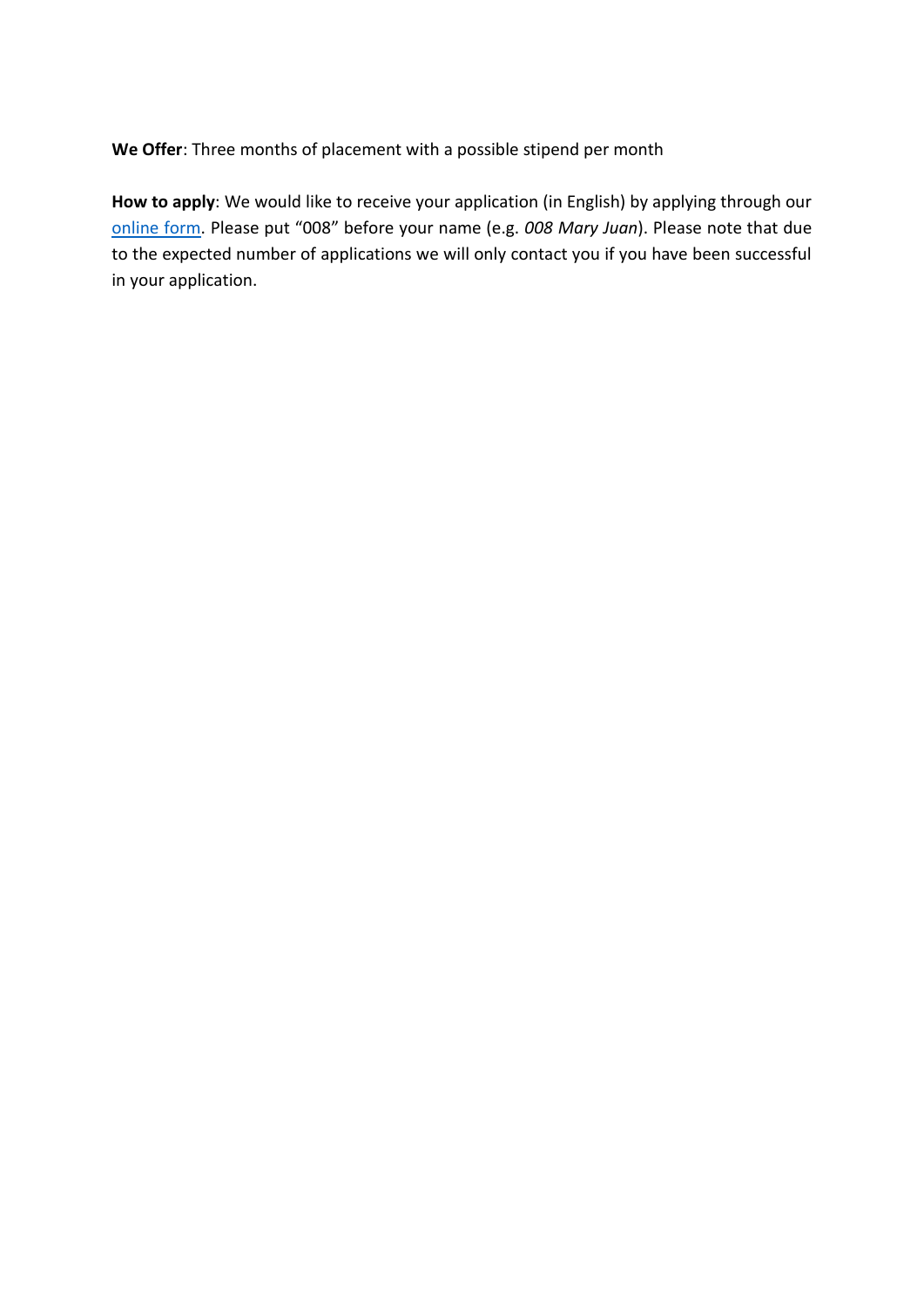

# **Second Vacancy: Uganda country**

The Red Cross Red Crescent Climate Centre is the expertise centre of the International Red Cross and Red Crescent in the field of climate change and climate disasters. The Climate Centre's mission is to help the Red Cross and Red Crescent Movement and its partners reduce the impacts of climate change and extreme-weather events on vulnerable people.

Due to a vacancy at the Climate Centre, we are immediately looking for a:

# **Junior Researcher, Common Alerting Protocol (CAP)**

**Envisaged start date**: As soon as possible for 3 months (40 hrs per week) **Deadline of submission**: 14 April 2022 CET

**Learning Objective**: The Junior Researcher will gain a good understanding of the functioning of early warning systems and emergency communication in the target countries as it relates to disaster preparedness, response and recovery. The researcher will undertake literature review supplemented with key informant interviews.

**Project description**: Every year, shocks, disasters and hazards such as earthquakes, floods, pandemics and landslides lead to thousands of avoidable deaths. Information shared at the right time, in an understandable format, by trusted sources, can be the most effective lifesaving tool in such events. Early warning allows people to prepare for, mitigate the impact of and respond to shocks and hazards. In a changing climate, with increased risks of extreme weather and disasters, the public needs to have an even greater awareness of the risks they face.

This project is part of IFRC's Alert Initiative, which aims to increase the use of the Common Alerting Protocol (CAP) in eight countries in Africa (Burkina Faso, Mozambique, Rwanda, Uganda, Zambia, Burundi, Namibia and Togo). CAP is a standard format to issue early warning and emergency alerts that ensures fast, reliable, consistent and actionable messages go out to people at risk. The IFRC aims to identify, train and support CAP champions in the IFRC network to promote, expand and support CAP among alerting authorities and to amplify alerts, including by harnessing the efforts of Red Cross Red Crescent volunteers. To this end the project seeks to recruit a Junior researcher to undertake assessment and mapping of the early warning and public emergency alerting landscape in target countries.

**Objective**: This assessment will be conducted to better understand the national level alerting landscape in *Uganda*.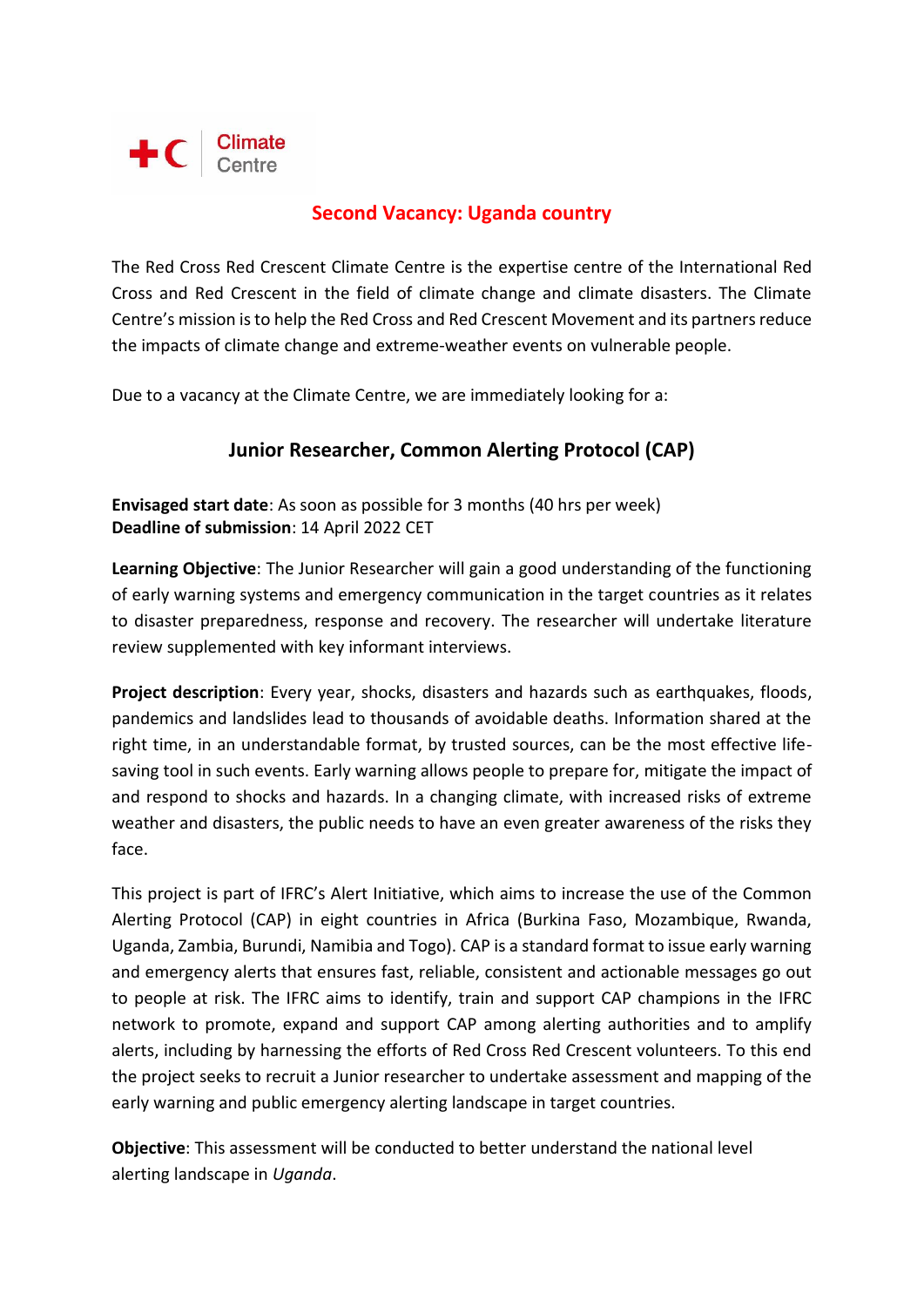Specifically, the assessment will have two objectives:

d. To identify opportunities to introduce or strengthen the use of the Common Alerting Protocol for public emergency alerting and early warning in-country.

e. To build a repository of information on the roles and responsibilities for public alerting at the national level.

f. To support preparation and organizing in-country workshops

This will include ministry mandates, existing alerting systems, distribution channels, general efficacy, gaps, etc. This information will be used by the project team to develop a tailored intervention strategy and road map for CAP adoption in each country. Key informants will include government agencies responsible for generation of early warning information and alerts , institutions and civil society organizations responsible for dissemination of alerts.

### **Timeline**

V.Literature review CAP in target countries

- VI.Schedule and conduct Interviews in CAP countries
- VII.Conduct analysis and write synthesis report
- VIII. Workshop to disseminate results

#### **REQUIREMENTS**

**Education:** The Junior Researcher must be enrolled in a master's programme for the entire duration of the placement

#### **Skills and abilities:**

- Excellent verbal and written communication skills in English
- Knowledge and interest of disaster risk management and climate risks
- Ability to write in a range of styles
- Excellent analytical skills
- Ability to schedule and conduct interviews
- Ability to coordinate with different stakeholders
- Ability to work well in an inter-cultural team
- Ability to work independently with a primarily remote-based team
- Takes initiative, demonstrates creativity, has a positive attitude and a high level of professionalism

**Location:** This is a home-based assignment

**We Offer**: Three months of placement with a possible stipend per month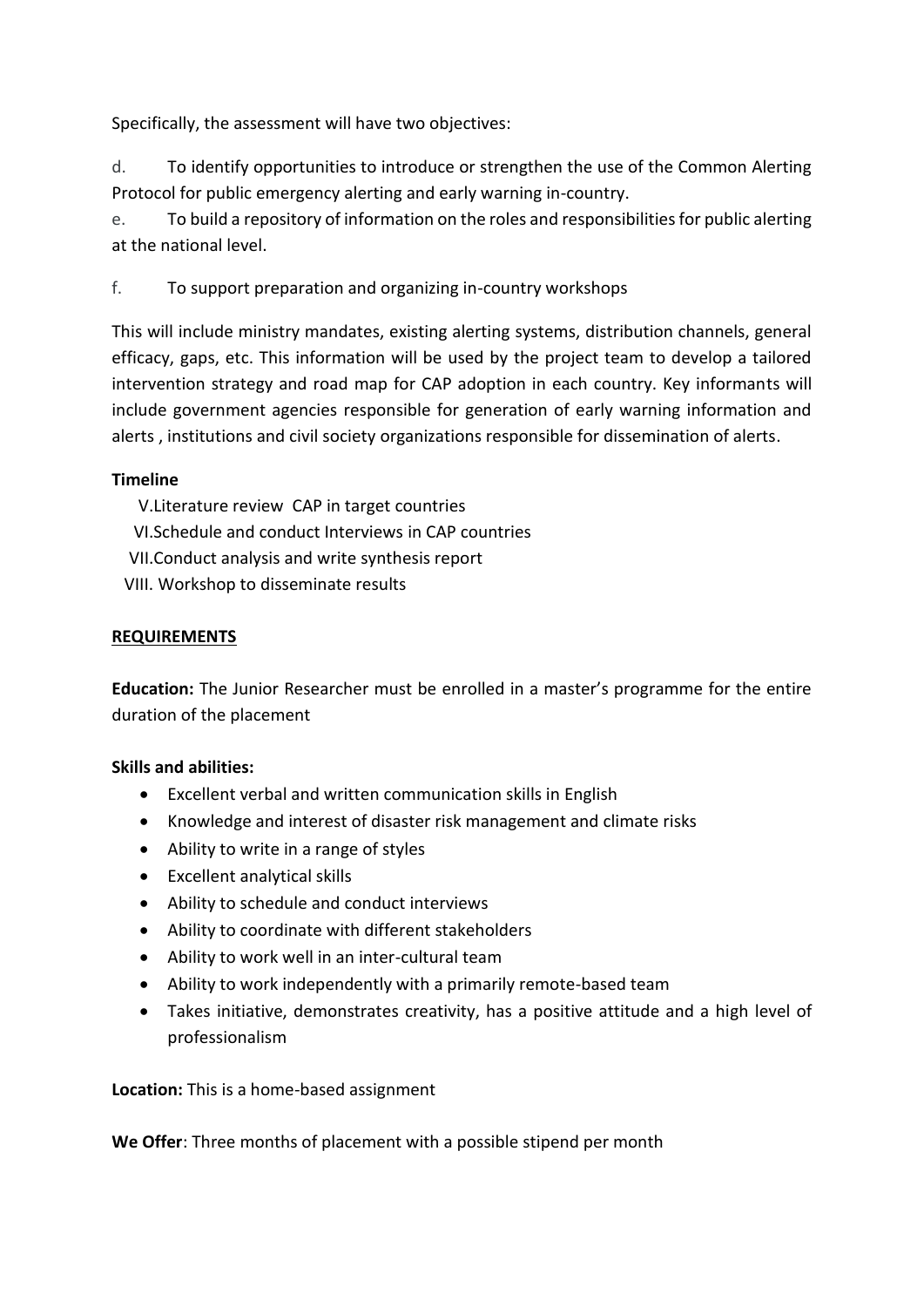**How to apply**: We would like to receive your application (in English) by applying through our [online form](https://forms.office.com/pages/responsepage.aspx?id=kJer0-Jq2EuqXgKGRIPnxyWATixdyg9CtkzuQuPTuCNUNVQ2N0FQTjVVRlhESUw2STBQVE1IRFdaMS4u). Please put "005" before your name (e.g. *005 Mary Juan*). Please note that due to the expected number of applications we will only contact you if you have been successful in your application.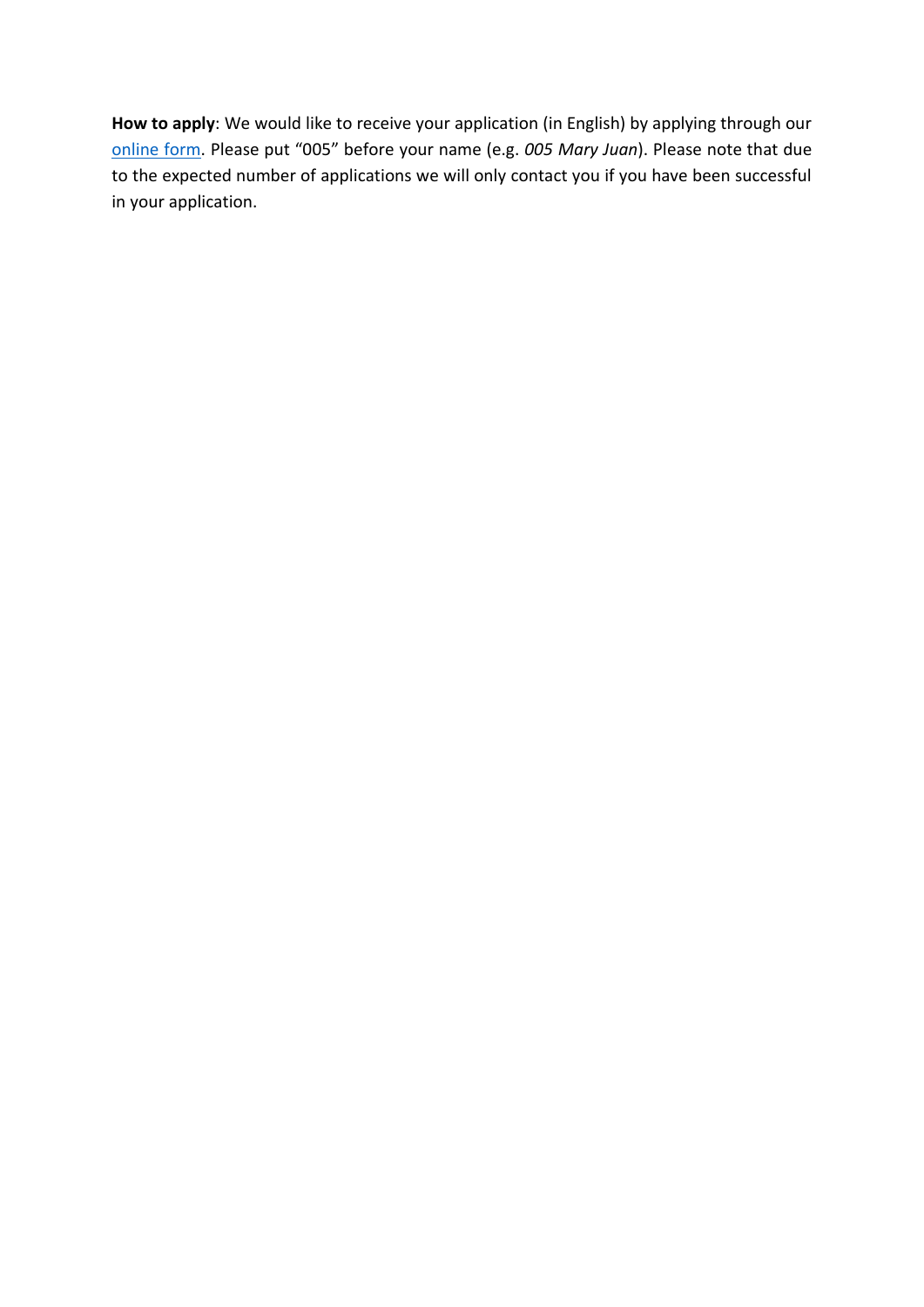

# **Third Vacancy: Namibia**

The Red Cross Red Crescent Climate Centre is the expertise centre of the International Red Cross and Red Crescent in the field of climate change and climate disasters. The Climate Centre's mission is to help the Red Cross and Red Crescent Movement and its partners reduce the impacts of climate change and extreme-weather events on vulnerable people.

Due to a vacancy at the Climate Centre, we are immediately looking for a:

# **Junior Researcher, Common Alerting Protocol (CAP)**

**Envisaged start date**: As soon as possible for 3 months (40 hrs per week) **Deadline of submission**: 14 April 2022 CET

**Learning Objective**: The Junior Researcher will gain a good understanding of the functioning of early warning systems and emergency communication in the target countries as it relates to disaster preparedness, response and recovery. The researcher will undertake literature review supplemented with key informant interviews.

**Project description**: Every year, shocks, disasters and hazards such as earthquakes, floods, pandemics and landslides lead to thousands of avoidable deaths. Information shared at the right time, in an understandable format, by trusted sources, can be the most effective lifesaving tool in such events. Early warning allows people to prepare for, mitigate the impact of and respond to shocks and hazards. In a changing climate, with increased risks of extreme weather and disasters, the public needs to have an even greater awareness of the risks they face.

This project is part of IFRC's Alert Initiative, which aims to increase the use of the Common Alerting Protocol (CAP) in eight countries in Africa (Burkina Faso, Mozambique, Rwanda, Uganda, Zambia, Burundi, Namibia and Togo). CAP is a standard format to issue early warning and emergency alerts that ensures fast, reliable, consistent and actionable messages go out to people at risk. The IFRC aims to identify, train and support CAP champions in the IFRC network to promote, expand and support CAP among alerting authorities and to amplify alerts, including by harnessing the efforts of Red Cross Red Crescent volunteers. To this end the project seeks to recruit a Junior researcher to undertake assessment and mapping of the early warning and public emergency alerting landscape in target countries.

**Objective**: This assessment will be conducted to better understand the national level alerting landscape in *Namibia.*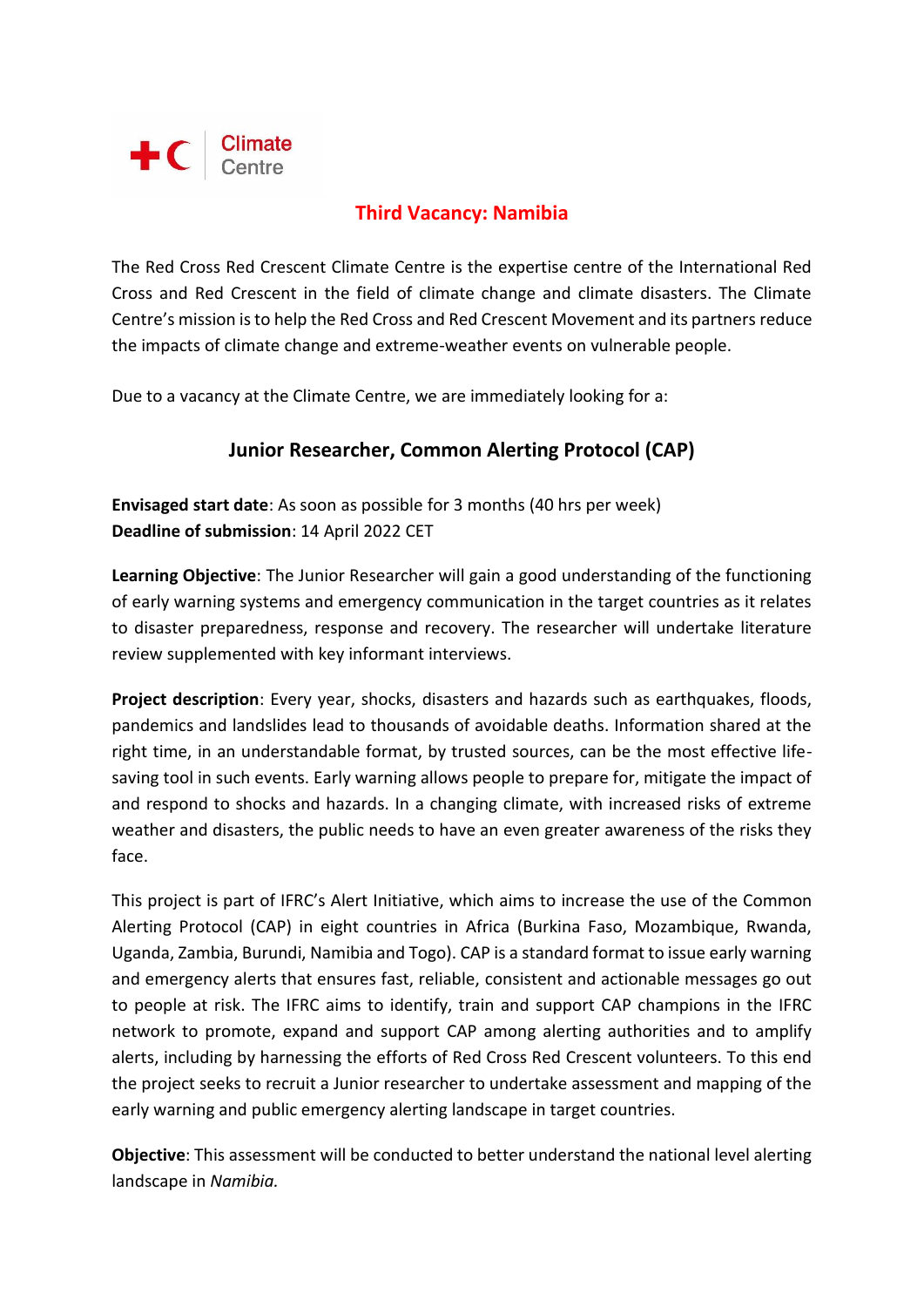Specifically, the assessment will have two objectives:

g. To identify opportunities to introduce or strengthen the use of the Common Alerting Protocol for public emergency alerting and early warning in-country.

h. To build a repository of information on the roles and responsibilities for public alerting at the national level.

i. To support preparation and organizing in-country workshops

This will include ministry mandates, existing alerting systems, distribution channels, general efficacy, gaps, etc. This information will be used by the project team to develop a tailored intervention strategy and road map for CAP adoption in each country. Key informants will include government agencies responsible for generation of early warning information and alerts , institutions and civil society organizations responsible for dissemination of alerts.

### **Timeline**

IX.Literature review CAP in target countries X.Schedule and conduct Interviews in CAP countries XI.Conduct analysis and write synthesis report XII.Workshop to disseminate results

### **REQUIREMENTS**

**Education:** The Junior Researcher must be enrolled in a master's programme for the entire duration of the placement.

### **Skills and abilities:**

- Excellent verbal and written communication skills in English
- Knowledge and interest of disaster risk management and climate risks
- Ability to write in a range of styles
- Excellent analytical skills
- Ability to schedule and conduct interviews
- Ability to coordinate with different stakeholders
- Ability to work well in an inter-cultural team
- Ability to work independently with a primarily remote-based team
- Takes initiative, demonstrates creativity, has a positive attitude and a high level of professionalism

**Location:** This is a home-based assignment.

**We Offer**: Three months of placement with a possible stipend per month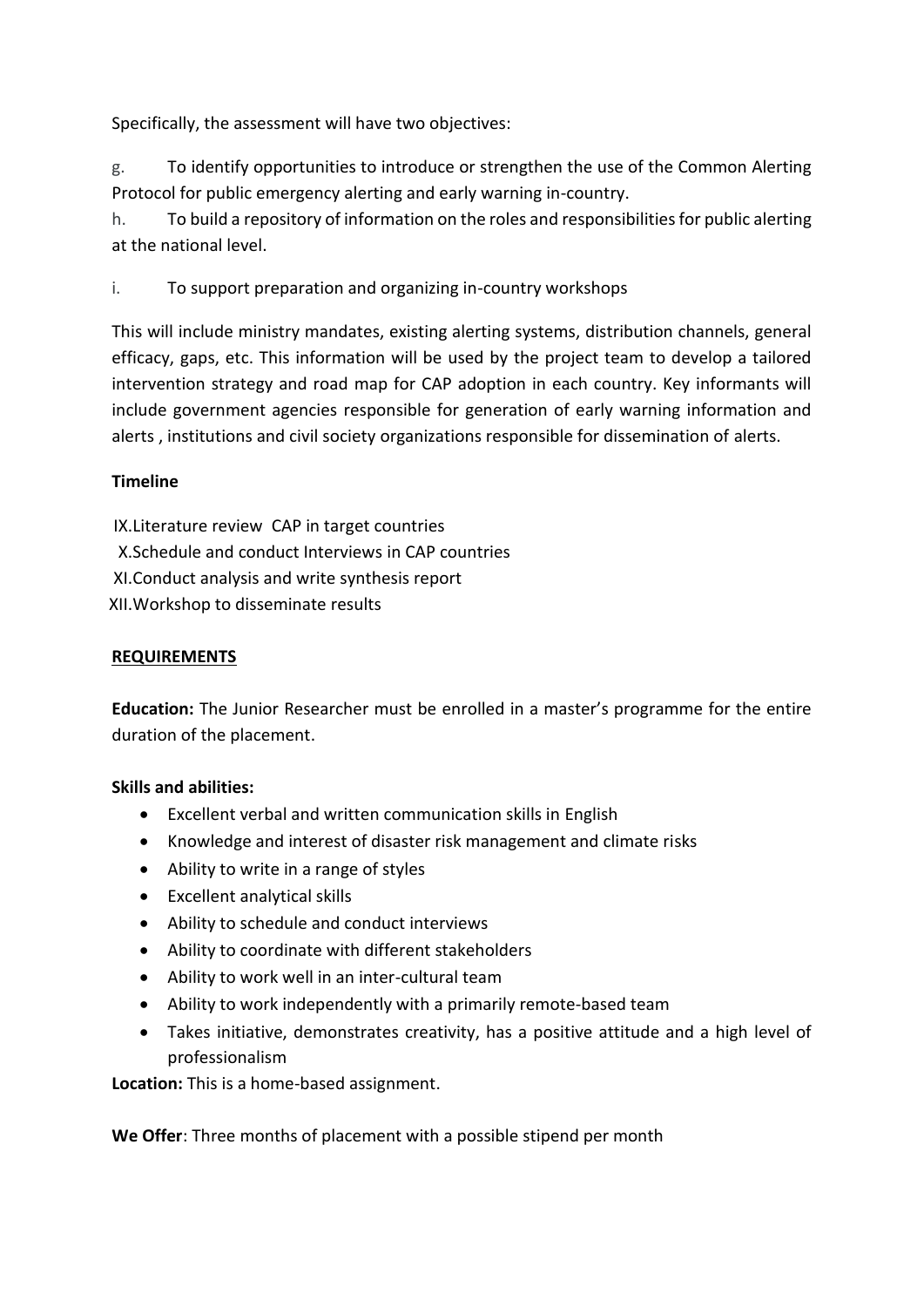**How to apply**: We would like to receive your application (in English) by applying through our [online form.](https://forms.office.com/pages/responsepage.aspx?id=kJer0-Jq2EuqXgKGRIPnxyWATixdyg9CtkzuQuPTuCNUNVQ2N0FQTjVVRlhESUw2STBQVE1IRFdaMS4u) Please put "007" before your name (e.g. *007 Mary Juan*). Please note that due to the expected number of applications we will only contact you if you have been successful in your application.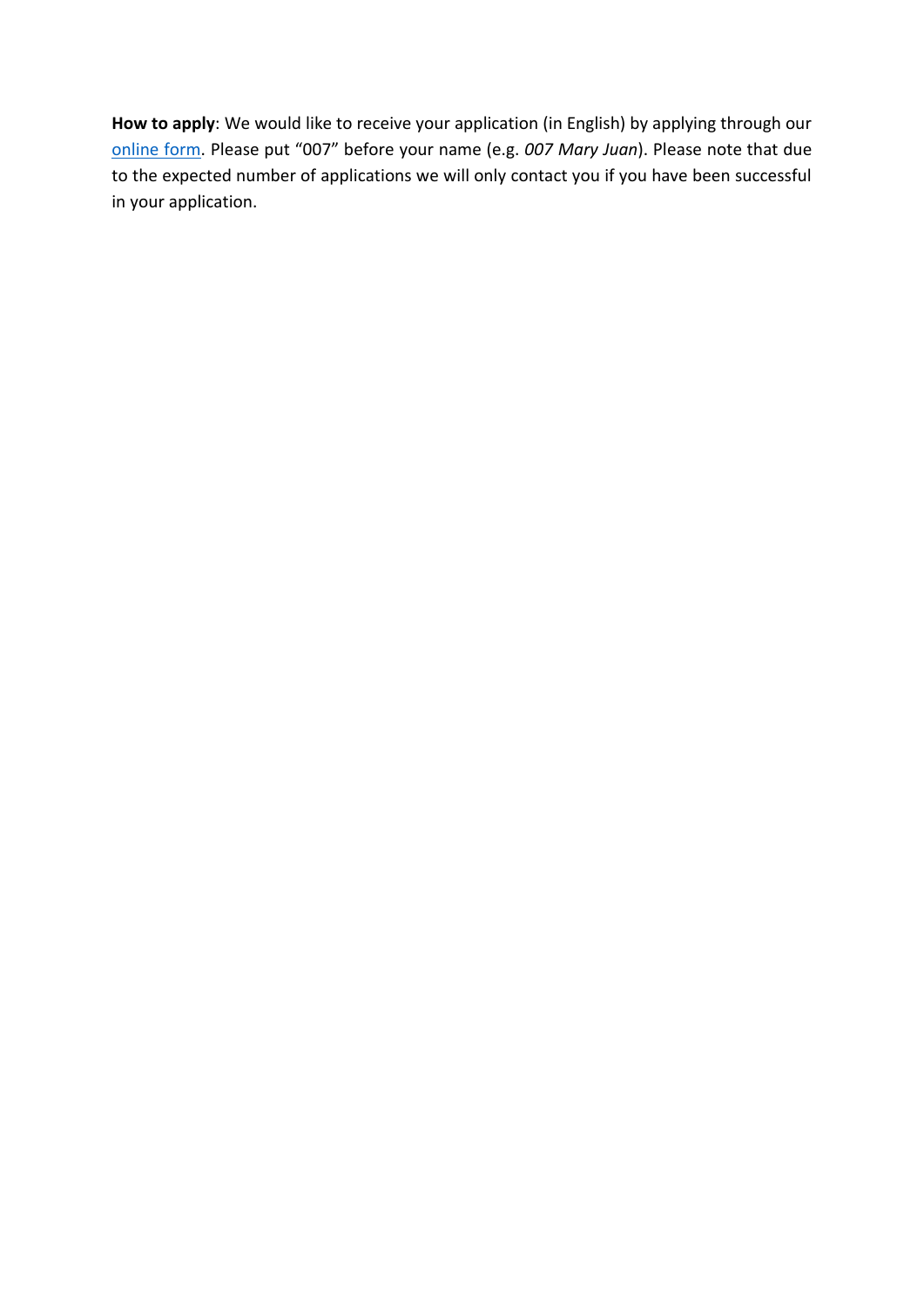

# **Fourth Vacancy: Burundi**

The Red Cross Red Crescent Climate Centre is the expertise centre of the International Red Cross and Red Crescent in the field of climate change and climate disasters. The Climate Centre's mission is to help the Red Cross and Red Crescent Movement and its partners reduce the impacts of climate change and extreme-weather events on vulnerable people.

Due to a vacancy at the Climate Centre, we are immediately looking for a:

# **Junior Researcher, Common Alerting Protocol (CAP)**

**Envisaged start date**: As soon as possible for 3 months (40 hrs per week) **Deadline of submission**: 14 April 2022 CET

**Learning Objective**: The Junior Researcher will gain a good understanding of the functioning of early warning systems and emergency communication in the target countries as it relates to disaster preparedness, response and recovery. The researcher will undertake literature review supplemented with key informant interviews.

**Project description**: Every year, shocks, disasters and hazards such as earthquakes, floods, pandemics and landslides lead to thousands of avoidable deaths. Information shared at the right time, in an understandable format, by trusted sources, can be the most effective lifesaving tool in such events. Early warning allows people to prepare for, mitigate the impact of and respond to shocks and hazards. In a changing climate, with increased risks of extreme weather and disasters, the public needs to have an even greater awareness of the risks they face.

This project is part of IFRC's Alert Initiative, which aims to increase the use of the Common Alerting Protocol (CAP) in eight countries in Africa (Burkina Faso, Mozambique, Rwanda, Uganda, Zambia, Burundi, Namibia and Togo). CAP is a standard format to issue early warning and emergency alerts that ensures fast, reliable, consistent and actionable messages go out to people at risk. The IFRC aims to identify, train and support CAP champions in the IFRC network to promote, expand and support CAP among alerting authorities and to amplify alerts, including by harnessing the efforts of Red Cross Red Crescent volunteers. To this end the project seeks to recruit a Junior researcher to undertake assessment and mapping of the early warning and public emergency alerting landscape in target countries.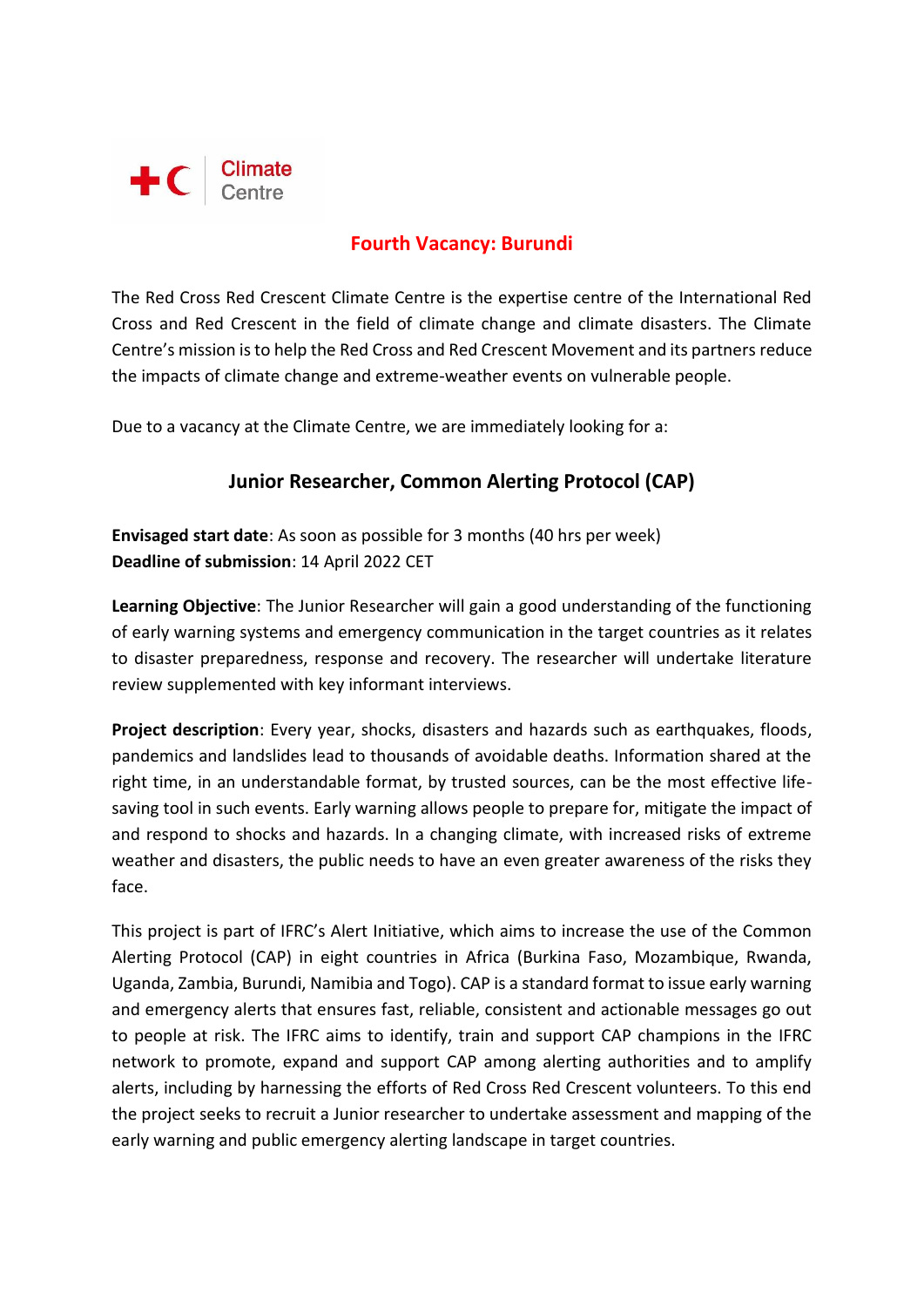**Objective**: This assessment will be conducted to better understand the national level alerting landscape in *Burundi.*

Specifically, the assessment will have two objectives:

j. To identify opportunities to introduce or strengthen the use of the Common Alerting Protocol for public emergency alerting and early warning in-country.

k. To build a repository of information on the roles and responsibilities for public alerting at the national level.

l. To support preparation and organizing in-country workshops

This will include ministry mandates, existing alerting systems, distribution channels, general efficacy, gaps, etc. This information will be used by the project team to develop a tailored intervention strategy and road map for CAP adoption in each country. Key informants will include government agencies responsible for generation of early warning information and alerts , institutions and civil society organizations responsible for dissemination of alerts.

### **Timeline**

XIII.Literature review CAP in target countries XIV.Schedule and conduct Interviews in CAP countries XV.Conduct analysis and write synthesis report XVI.Workshop to disseminate results

### **REQUIREMENTS**

**Education:** The Junior Researcher must be enrolled in a master's programme for the entire duration of the placement.

### **Skills and abilities:**

- Excellent verbal and written communication skills in French and English
- Knowledge and interest of disaster risk management and climate risks
- Ability to write in a range of styles
- Excellent analytical skills
- Ability to schedule and conduct interviews
- Ability to coordinate with different stakeholders
- Ability to work well in an inter-cultural team
- Ability to work independently with a primarily remote-based team
- Takes initiative, demonstrates creativity, has a positive attitude and a high level of professionalism

**Location:** This is a home-based assignment.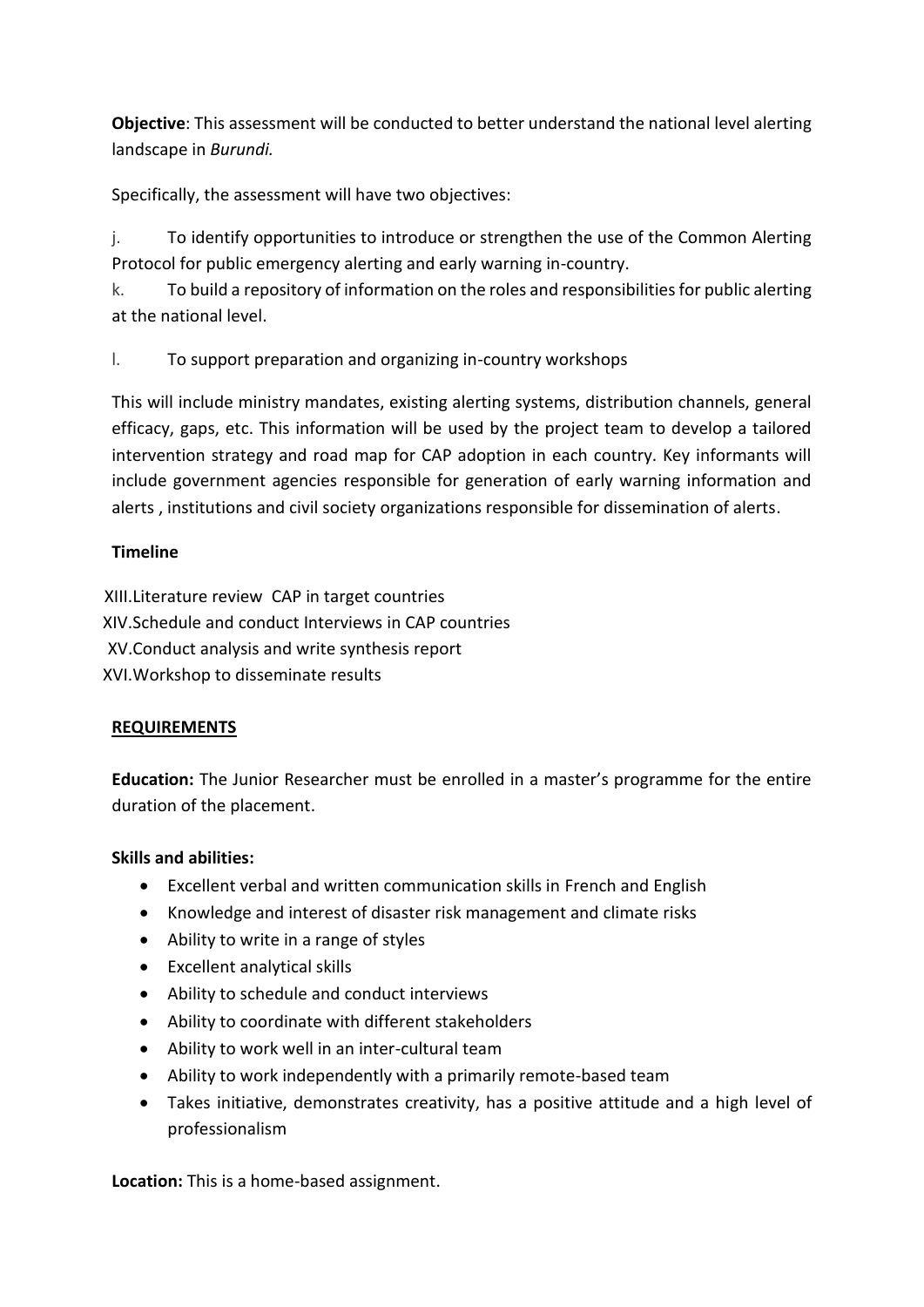**We Offer**: Three months of placement with a possible stipend per month

**How to apply**: We would like to receive your application (in English) by applying through our [online form](https://forms.office.com/pages/responsepage.aspx?id=kJer0-Jq2EuqXgKGRIPnxyWATixdyg9CtkzuQuPTuCNUNVQ2N0FQTjVVRlhESUw2STBQVE1IRFdaMS4u). Please put "010" before your name (e.g. *010 Mary Juan*). Please note that due to the expected number of applications we will only contact you if you have been successful in your application.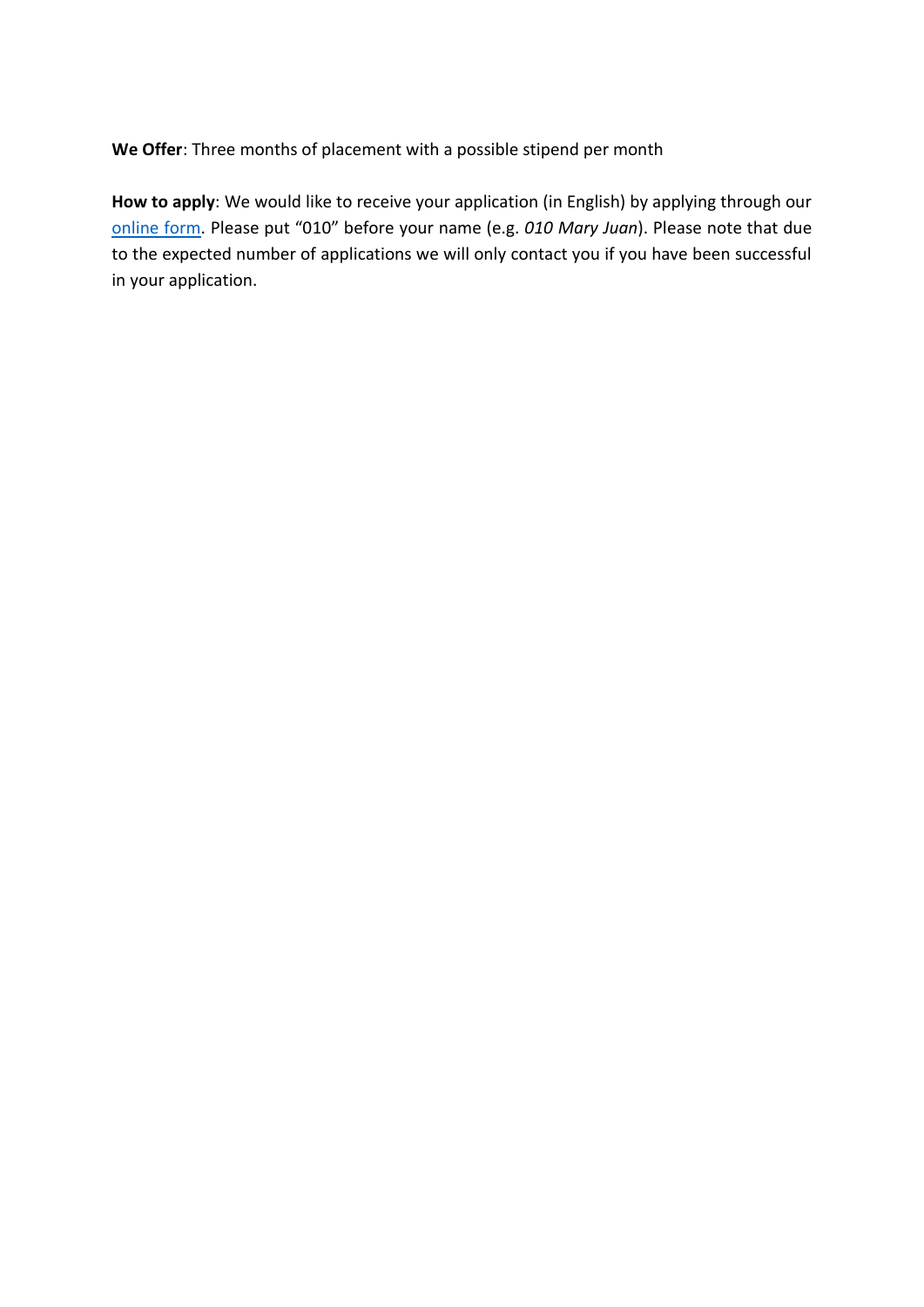

# **Fourth Vacancy: Togo**

The Red Cross Red Crescent Climate Centre is the expertise centre of the International Red Cross and Red Crescent in the field of climate change and climate disasters. The Climate Centre's mission is to help the Red Cross and Red Crescent Movement and its partners reduce the impacts of climate change and extreme-weather events on vulnerable people.

Due to a vacancy at the Climate Centre, we are immediately looking for a:

# **Junior Researcher, Common Alerting Protocol (CAP)**

**Envisaged start date**: As soon as possible for 3 months (40 hrs per week) **Deadline of submission**: 14 April 2022 CET

**Learning Objective**: The Junior Researcher will gain a good understanding of the functioning of early warning systems and emergency communication in the target countries as it relates to disaster preparedness, response and recovery. The researcher will undertake literature review supplemented with key informant interviews.

**Project description**: Every year, shocks, disasters and hazards such as earthquakes, floods, pandemics and landslides lead to thousands of avoidable deaths. Information shared at the right time, in an understandable format, by trusted sources, can be the most effective lifesaving tool in such events. Early warning allows people to prepare for, mitigate the impact of and respond to shocks and hazards. In a changing climate, with increased risks of extreme weather and disasters, the public needs to have an even greater awareness of the risks they face.

This project is part of IFRC's Alert Initiative, which aims to increase the use of the Common Alerting Protocol (CAP) in eight countries in Africa (Burkina Faso, Mozambique, Rwanda, Uganda, Zambia, Burundi, Namibia and Togo). CAP is a standard format to issue early warning and emergency alerts that ensures fast, reliable, consistent and actionable messages go out to people at risk. The IFRC aims to identify, train and support CAP champions in the IFRC network to promote, expand and support CAP among alerting authorities and to amplify alerts, including by harnessing the efforts of Red Cross Red Crescent volunteers. To this end the project seeks to recruit a Junior researcher to undertake assessment and mapping of the early warning and public emergency alerting landscape in target countries.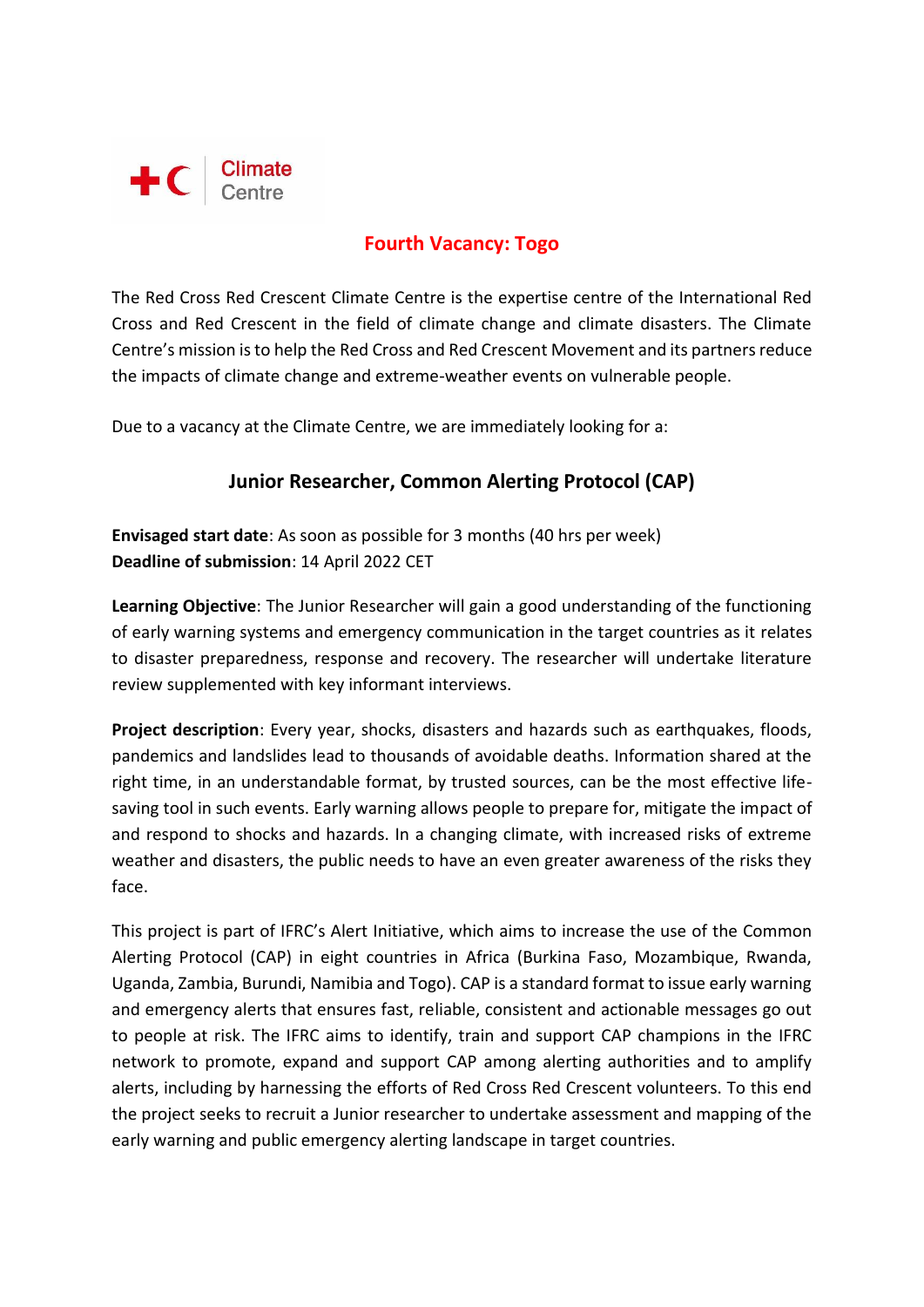**Objective**: This assessment will be conducted to better understand the national level alerting landscape in *Togo.*

Specifically, the assessment will have two objectives:

m. To identify opportunities to introduce or strengthen the use of the Common Alerting Protocol for public emergency alerting and early warning in-country.

n. To build a repository of information on the roles and responsibilities for public alerting at the national level.

o. To support preparation and organizing in-country workshops

This will include ministry mandates, existing alerting systems, distribution channels, general efficacy, gaps, etc. This information will be used by the project team to develop a tailored intervention strategy and road map for CAP adoption in each country. Key informants will include government agencies responsible for generation of early warning information and alerts , institutions and civil society organizations responsible for dissemination of alerts.

### **Timeline**

XVII.Literature review CAP in target countries XVIII.Schedule and conduct Interviews in CAP countries XIX.Conduct analysis and write synthesis report XX.Workshop to disseminate results

### **REQUIREMENTS**

**Education:** The Junior Researcher must be enrolled in a master's programme for the entire duration of the placement.

### **Skills and abilities:**

- Excellent verbal and written communication skills in French and English
- Knowledge and interest of disaster risk management and climate risks
- Ability to write in a range of styles
- Excellent analytical skills
- Ability to schedule and conduct interviews
- Ability to coordinate with different stakeholders
- Ability to work well in an inter-cultural team
- Ability to work independently with a primarily remote-based team
- Takes initiative, demonstrates creativity, has a positive attitude and a high level of professionalism

**Location:** This is a home-based assignment.